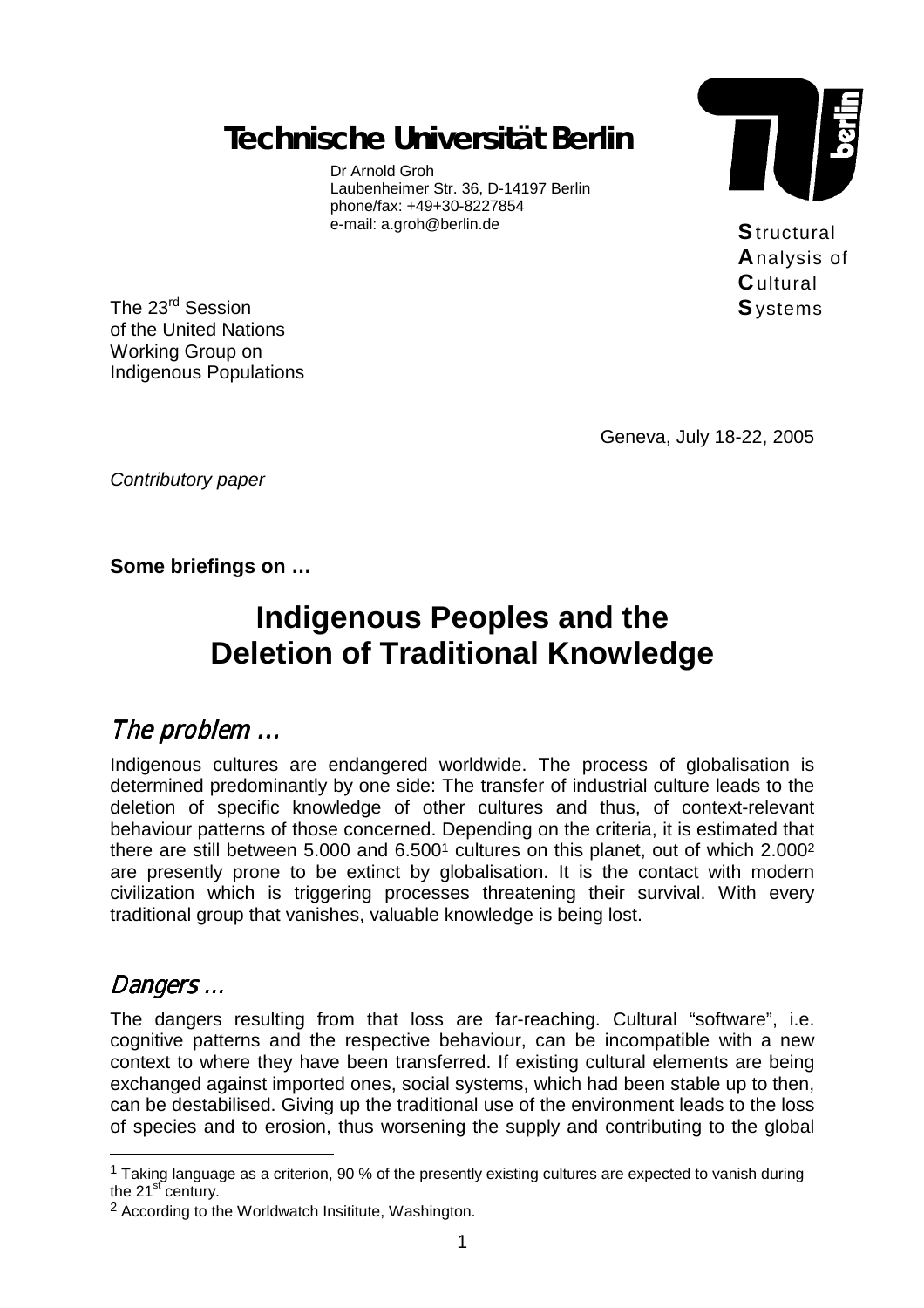climate change. Some UN organisations have pointed to these interdependencies. E.g. Klaus Töpfer, Executive Director of the United Nations Environment Programme, said in an urgent appeal regarding the dangers of globalisation:

"The freeing up of markets around the world may well be the key to economic growth in rich and poor countries alike. But this must not happen at the expense of the thousands of indigenous cultures and their traditions."

"Indigenous peoples not only have a right to preserve their way of life. But they also hold vital knowledge on the animals and plants with which they live. Enshrined in their cultures and customs are also secrets of how to manage habitats and the land in environmentally friendly, sustainable, ways (…) If these cultures disappear they and their intimate relationship with nature will be lost forever. We must do all we can to protect these people. If they disappear the world will be a poorer place"3.

Indigenous cultures have existed for thousands of years. But once they have been destabilised, pauperisation is used as a legitimation to continue the deletion of the traditional cultures even more effectively, to induce cognitive patterns, behaviour and symbol systems from the First World. While striving for improvement, destabilisation is often even accelerated. Global consent with regard to behaviour patterns and cognitive styles does not only lead to the obliteration of traditional knowledge, but also results in the change of identity. This behaviour modification among indigenous people and the loss of traditional identity in favour of a global society brings about a large number of follow-up problems.

## Loss of identity …

By defining their identity, individuals make statements about their affiliation to a social context. Many of these memberships have become uncertain, since the future of whole cultural groups has become uncertain through globalisation.The industrial culture itself is not so much affected by this as are those who are exposed to the bias of dominance. Especially for indigenous peoples, changes are extreme. Cultures that have been stable for millennia are destabilised by the inclusion into the global culture and often disintegrate. Families break up. Men are being lured away as cheap workers, but the wages are so low that they even cannot return. Women line the streets as prostitutes – those new streets, which open up the countries and ever-new infrastructure, those streets, which are the precondition for embracing the people into globalisation. If the children are not exploited as labour, they can be happy if missionaries pick them up as "street children". Unfortunately, these are no exaggerations. Nor are these some rare, extreme situations. Rather, those fates can be found by the millions in the Third World.

### Deletion …

l

But the few indigenous cultures left on this globe are far too precious to be exposed to disintegration. Cultural variety is decreasing, and the number of cultures is shrinking. This is also reflected in the death of dialects and languages. Instability becomes problematic as the discarding of cultural knowledge is just as irreversible as the loss of species and their genetic information. In a changing world where even the climate is destabilised, strategies for coping with future situations are being erased at

<sup>3</sup> UNEP news release, Nairobi, 8. Feb. 2001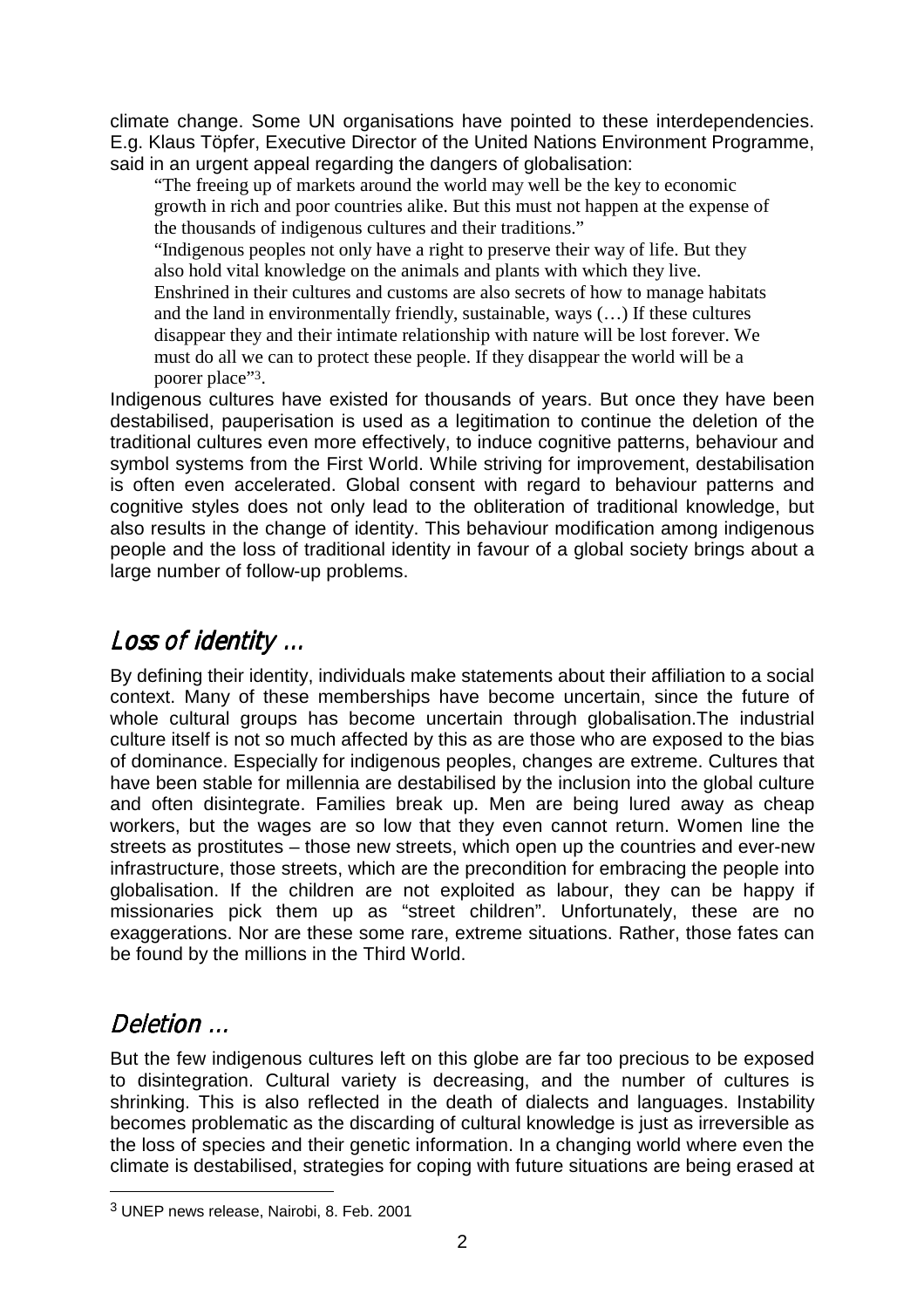the same time - a serious loss for mankind. Though cultural loss, due to globalisation, now occurs world-wide, it is especially present in the sociocide of indigenous ethnic societies. Societies confronted with a dominant system are attached to it as subsystems before being disintegrated. The dominated try to bridge the gap between themselves and the culture of dominance, yet deleting traditional elements of their own. Radical changes of identity are caused by the social pressure leading to the use of clothes. Women and the loss of female attributes play a catalyst role in the process of cultural change. "Knowledge" also and especially exists in the way of thinking, in ways of perceiving the world, perceiving oneself, perceiving others.

## Legal protection plus ...

The mere installation of legal measures to protect indigenous peoples' traditonal knowledge cannot be expected to fundamentally change the situation´s fatality. Certainly, responsibilities would be shifted, but the processed would go on: deletion of cultural knowledge, loss of languages, destruction of the eco-system, decay of families and entire societies, humiliation of men, women, and children. In order to stabilize culture, to preserve tradition, to maintain identity, to prevent the social system from destruction, the borders of autonomous indigenous land must also be cultural boundaries, within which respecting the local culture is compulsary; the people concerned must have the right to control this.4

## Destabilisation ...

What destabilises a traditional syciety? Elements of the dominant civilisation might cause irreversible damage. Primarily, the presentation of the human body is concerned as this is the locus of defining identity. Indigenous cultures have lived for thousands of years in a stable relation to their environment without, e.g., wearing a shirt. Yet, for the first one out of such a group doing so, this is a communicative act of appreciating the dominant industrial culture and of devaluating the own traditional culture. Even if a visitor, like a "role model", is wearing a watch, this might create needs which, sooner or later, are a factor of cultural deterioration. If a visitor wears glasses, he or she should try to replace them by contact lenses during the visit. The positive effect of such an integrative behaviour has been proved in various field studies.<sup>5</sup>

## Communicating respect ...

It is taken for granted that people from other cultures integrate when coming to the industrial culture. An integrative identity is created by signs worn on the body: jeans, shirts, jackets, even if the climate does not require to do so. In turn, people from the industrial culture, when visiting traditional cultures, do not show those signs of respect at all. For them, *not* to integrate is taken for granted. It is not a relation of equal partners; A respects B, but B does not respect A. The dominant say, "you are

l

<sup>4</sup> This refers especially to the use of clothing since every individual makes a cultural definition through his or her appearance.

<sup>5</sup> Cf. Groh (1997)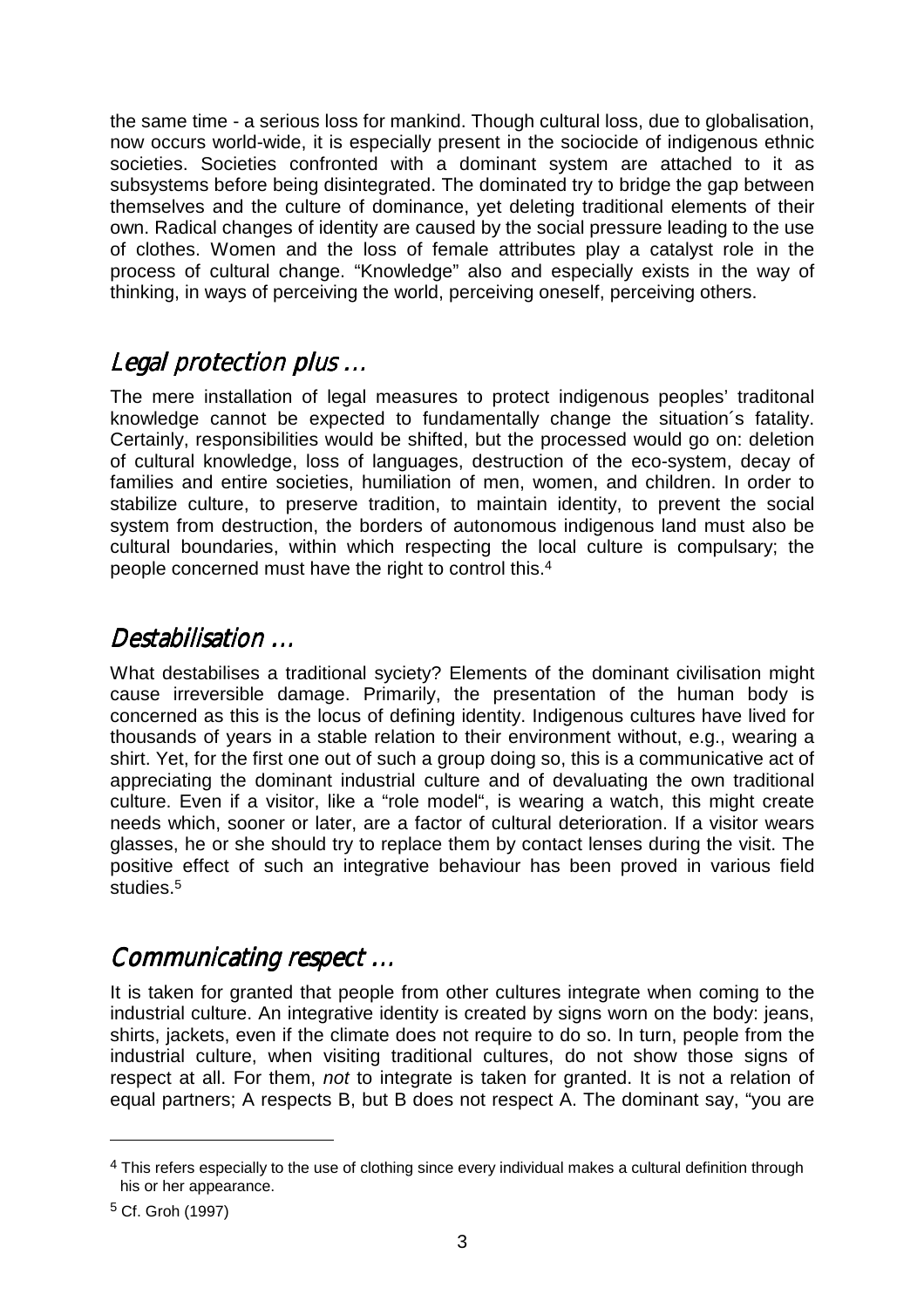to be developed, you have to live our ways". Integration, however, would not only be a sign of respect for indigenous cultures, but it would be a contribution to prevent destabilisation. By classifying cultural elements, we can avoid the problematic and conflict-prone dilemma of a supposed forced choice between isolation and integrative incorporation. With the restriction on the relevant signs the intellectual exchange is left untouched, be it of conceptual, scientific, or religious kind. This is not only in concord with the international convention on the *Freedom of Information*,6 but it also gives the individual the chance of conscious decision.

### Minimising destabilisation ...

Beyond cultural boundaries - how to integrate? - Visitors from outside should be asked to make sure to only cover those parts of the body which are traditionally covered, i.e. to restrict themselves to covering the loin.7 Because of some central psychological mechanisms, women are urgently asked not to cover their breast during the visit as the import of the breast taboo is a crucial factor in the destabilization of indigenous cultures.8 With regard to gifts, visitors should avoid everything that could lead to dependencies. The more they integrate, the less they are "alien objects". Even if external influences have already reached the indigenous culture, visitors should not use this as an excuse, but rather take the chance for "rescue work" by practically showing respect for the indigenous traditions.

### Obstacles ...

It is evident that, in order to reach stabilization through counter-measures, intervention is to be projected in respect to the original cultural storage, as far as it still exists or as it can be reconstructed. Problems of translating this into action mostly originate from taboos within the dominant culture. Unfortunately, most visitors from a dominant cultural context rather risk to damage an indigenous culture than adapt to it. This can only be overcome by decree. - It has to be taken into consideration that infrastructural linking-up bears perils as long as effects of dominance are not eliminated. Some fields of practical work are especially problematic, like tourism and policies towards and within so-called developing countries.9 Here, it has to be pointed out that carrying on the destructive practices leads to irreversibly damaging effects. Culture, social processes, environment, and even climate all depend on each other. So, any contribution to the protection of cultures is a most important service to the entire mankind.

l 6 Cf. *United Nations Conference on Freedom of Information (1948).*

 $7$  Of course, there is not always a loincloth at hand to replace the shorts when encountering an indigenous culture. But what matters here in the first place is *which* parts of the body are covered or uncovered, because this is a communicative act yielding psychological effects.

<sup>&</sup>lt;sup>8</sup> When everybody obeys these traditional rules, shame becomes redundant.

<sup>&</sup>lt;sup>9</sup> The concept of "development" is an ideological one. If left alone, indigenous cultures have proved to be stable, without destroying their environment or themselves. Cultural change (as originating from Europe) is the result of (*de*stabilizing) cultural synthesis.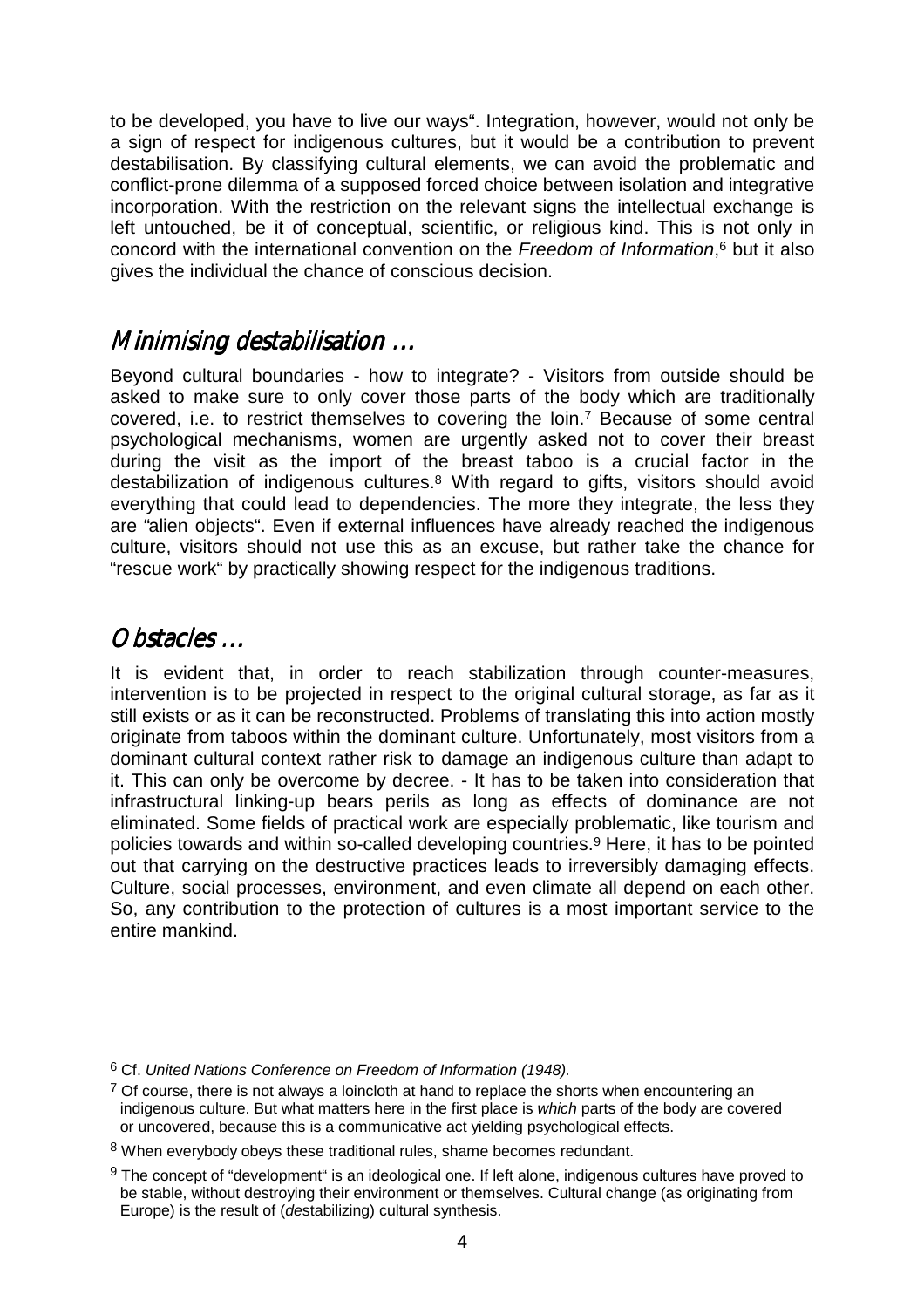### And now, some academic aspects ...

### **1. Perspectives on culture**

In recent cultural theory, there is emphasis both on the information and the sign aspects. Cultures are data storages. The approach by Maurice Halbwachs who worked on the collective memory in the 1920s, was extended by Jan Assmann in 1992 to the concept of cultural memory, which also considers the extra-corporal storage of knowledge in objects. Thus, cultures are sign inventories at the same time. A sign is a sign if there is an attribution of meaning. Any use of a sign is an act of communication towards those who perceive that.

It was G. H. Mead (1934) who pointed out that the individual perceives a social group as a prototypical mass. According to Mead, *the generalized other* exerts a controlling and conforming function on the individual. When people from different cultures encounter each other, they realise the respective other's patterns of action and symbol systems. These culturally specific elements define the individuals' memberships. Quite different things such as language, artifacts or the design of the body all have a common function of defining membership. The perception then triggers cognitive processes, which can either remain without effect on future behaviour or bring about radical changes of the behaviour.

#### **2. Diversity at stake**

The need to focus on the factors which determine the cultural specificity in transcultural communication becomes very evident when we look at the increasing interdependence of cultures and the resulting increase of intercultural contacts. Stabilizing the world as an intercultural system requires insight into culture and its mechanisms. Information policies on the diversity of culture could contribute to sustaining indigenous cultures. Local authorities and NGOs are to be supported in their efforts to maintain cultural identity and to enhance local characteristics.

Cultural identity is one of the key issues of the future worldwide. Its presence, linked with the acceptance of each other, is essential for peace, welfare, and partnership. Refusal of acceptance, on the other hand, has a destabilising effect. Within cultural interactions, processes of comparison and conceptualisation take place. For those who take part in these communications (i.e. meeting of cultures), it is necessary to realise themselves as partners in communicative processes and to reflect on the occuring mechanisms. Relationship between social groups of different cultural backgrounds can be measured on a scale ranging from acceptance to rejection. These attitudes towards each other can be named as the crucial factors of social and political stability vs. instability.

A recent approach of cognitive social psychology, which is relevant for the self-definition by means of cultural elements, is the Theory of Symbolic Self Completion by Wicklund & Gollwitzer. People feel obliged to identity goals, but at the same time, they realise that they reach those goals only partially. They try to bridge the gap between claim and reality with the help of symbols. Clothing and other elements of body design, rhetoric and behaviour patterns can be used for compensating the perceived incompleteness. Exactly this mechanism can be found in the superimposition of different social systems, be it in the bias between North and South or between West and East. The cultural contrast is most severe between the industrial culture and indigenous cultures. Those concerned are being confronted with an extreme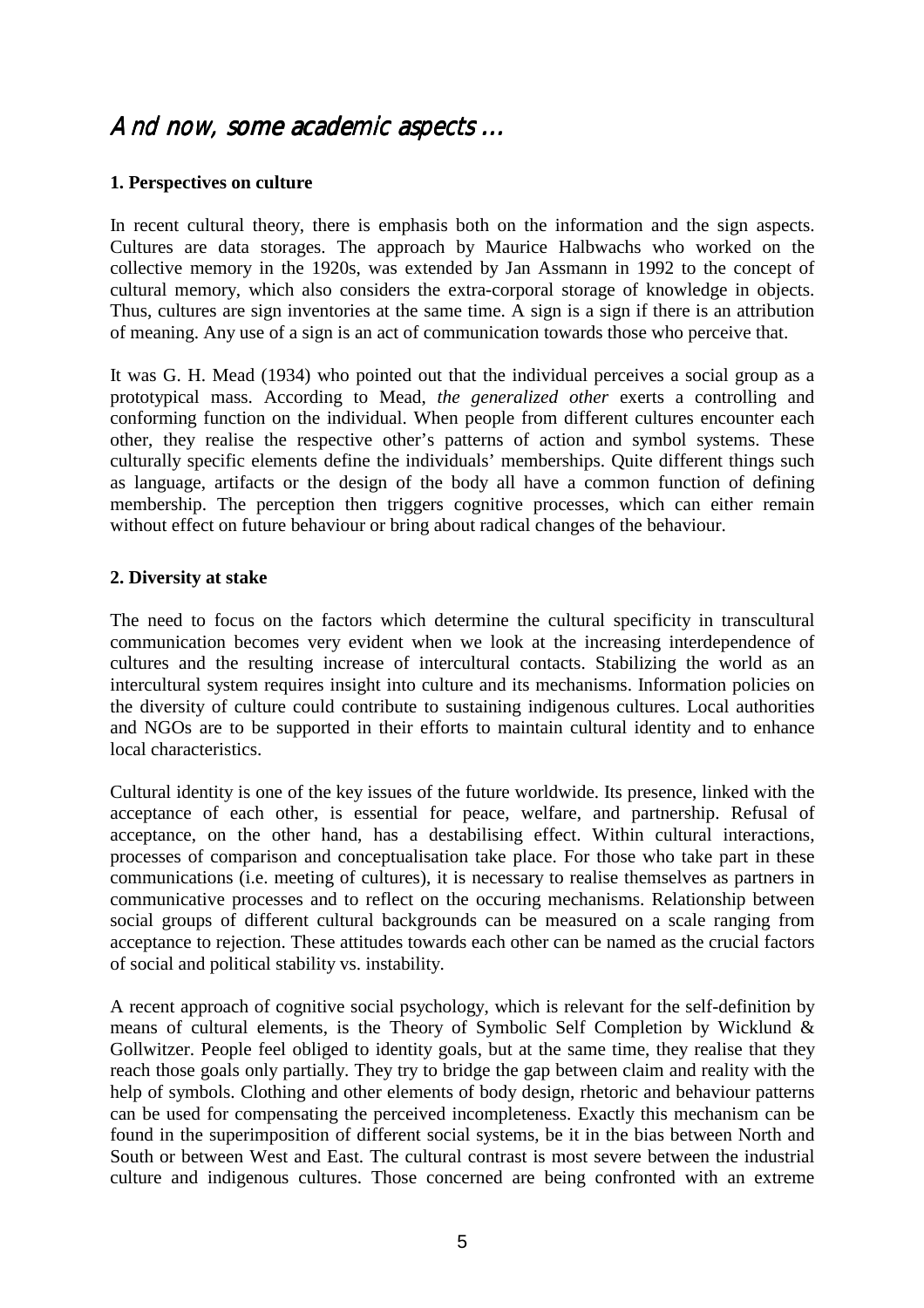supposed incompleteness of themselves, which they try to compensate by adaptation to the behaviour of the superior by the use of clothing, objects, nutrition, and language.

### **3. Cultural systhesis**

Now let us ask retrospectively how our industrial culture has obtained its sign inventory with its respective information. We can find that historically, this accumulation results from the syntheses of many predecessor cultures. First, there are archaic cultures, and the successive interconnection yields cultures with higher degrees of synthesis. Interconnection generally results from superimposition caused by migration or mobility. Single cultural elements can often be traced back along their historical way to one of the original cultures. The number of cultures decreases exponentially during the syntheses´ processes. Starting with *n* cultures at time  $t_1$ , which go into synthesis two by two, their number will, after passing through synthesis, at time  $t_2$  be only half as great, etc. However, these interconnections do not lead to a mere accumulation of cultural elements or of cultural information; rather, they lead to discarding processes. In the storage of the resulting world's standard culture there are only those cultural elements that have "survived" the various steps of synthesis. In other words: the progressive cultural change leads to a global culture that has just a fraction of the information originally available within the system "humanity".

Cultures with a higher degree of synthesis are quite different from cultures with a lower degree of synthesis. In the Psychoanalysis of Culture10 as well as in Structural Anthropology11, societies are positioned within a continuum from "cold" to "hot" whereby archaic culture represents the cold, and the elaborated, "progressive" culture the hot aggregate state. Cold, archaic cultures can be very stable, as long as there are no interferences from outside. They use their environment in a sustainable way, they are characterised by rigid, unquestioned standards, whereas in advanced states of culture, there is pluralistic uncertainty, which needs conventions in order to clarify the norms for the situations concerned.

Cultures, which have been heated up by synthesis, are characterised by progress and functioning, they strive for expansion and for incorporating others. In the course of syntheses, a striking feature is the loss of information, which does not only concern culturally specific knowledge, but also, with regard to animal and plant species, genetic information.

### **4. Dominance**

Cultural dominance that one culture exerts towards another is a function of the relation of both overall efficiencies. It has to be pointed out that the efficiency both of single cultural elements and of the generalised overall attribution is not an objective measure, but a cognitive entity. Evaluations are made by individuals with reference to the actual situation. Principally, the mechanisms are the same in different constellations, be it with regard to European regional cultures or to the West-to-East bias; yet, in the extreme situations of the North-to-South bias, the mechanism become especially evident. Within the bias, there is a semipermeability of cultural borders: A flood of cultural elements pours from the dominant culture on the dominated. Behaviour patters, which originate from Europe, have been established in Africa, Asia, the Pacific region – but not the other way round. Only very few cultural elements are transferred against the main flow direction, they are taken over by the culture of

l

<sup>10</sup> cf. Erdheim, 1988

<sup>11</sup> cf. Lévi-Strauss, 1973; 1967, 1975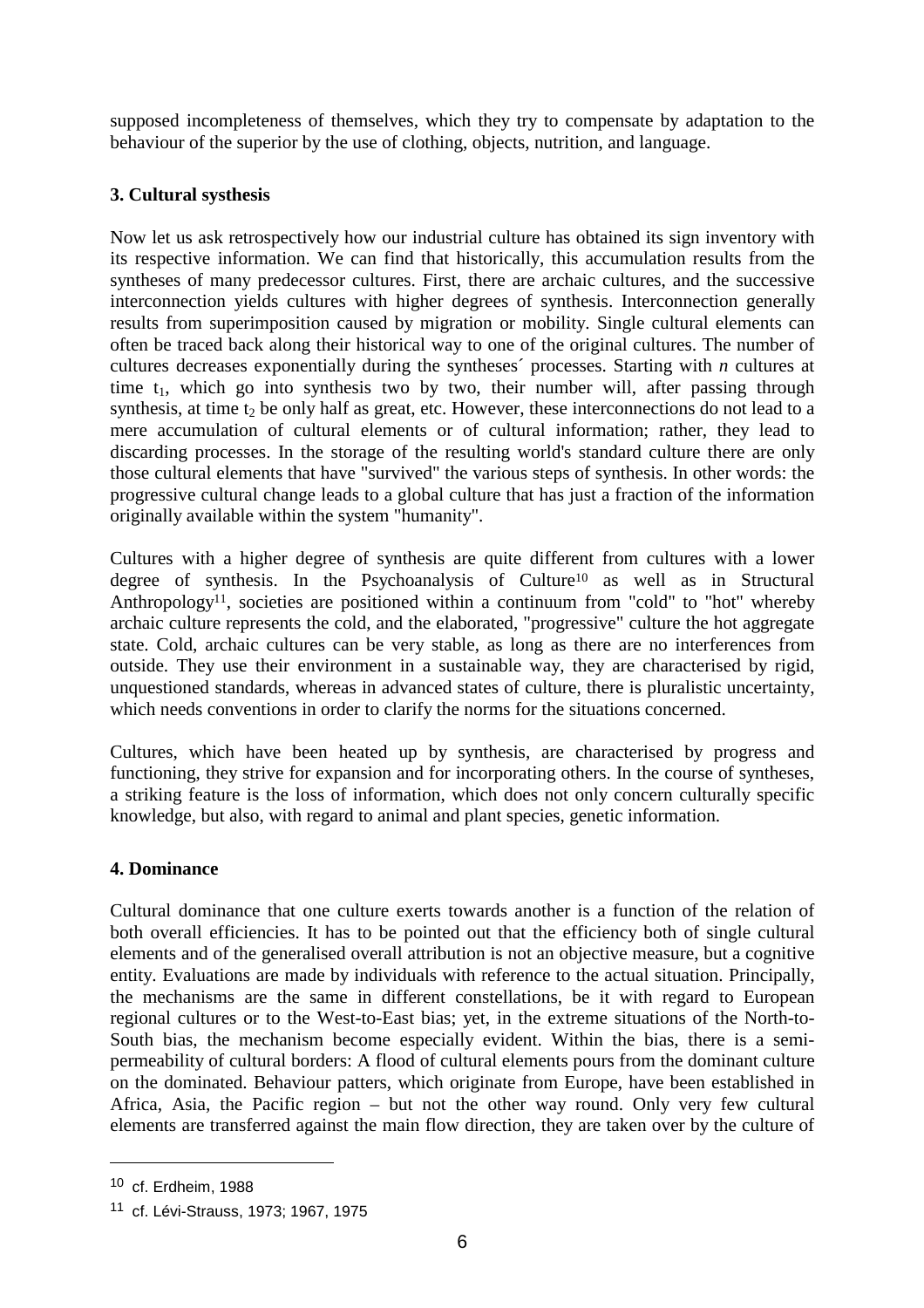dominance only singularly, if an advantage can be expected. These very different transfer processes can be labelled as "automatic" vs. "controlled" with reference to a concept proposed in perception research.

As a result from these mechnisms, a culture resulting from manifold syntheses, which is dominant (relative to other cultures) has very effective strategies at hand for most spheres of life. Due to such superiorities, the dominant culture is overestimated in a generalised way, so even unadvantageous elements of it are accepted uncritically by inferior cultures. Because of this generalisation, hardly any cognitive and behaviour patterns of those cultures that are superimposed by the dominant culture are accepted during the synthesis process. The choice of the elements is influenced by the additional dimension of "prestige" in the sense of a Gestalt effect. As the individual tries to reduce the dissonant feeling of being inferior by means of Symbolic Self Completion, the processes are accelerated even more.

In the course of synthesis, the effects of dominance lead to further heating-up. The culture, which had the greater overall efficiency when entering into synthesis, can now increase it even further. A striking effect of dominance is the asymmetrical induction of norms. The spreading of the world's standard culture, originating from Europe, is especially manifest in clothing: in the capitals of the world, there is the industrial culture's ideal of designing the body. Tribal people, who don't respect the rules of the *modern times*, run the risk of being arrested even in the towns of their "own" country for causing public offence; if they get off lightly, they are derided for being "backward".

Any guest student from the Third World adapts to the First World with his or her entire visual design of the body. But when people from the industrial culture come to non-industrialised societies, they instantly introduce clothing and money, thus smoothing the way for the final colonisation. Whereas the adaptation of those who, in the bias of dominance, are inferior, is taken for granted, the non-adaptation of the superior to the host culture is perceived as just a normal matter of course, although the dominant person is, so to speak, an alien element, who, as a representative of the dominance, communicates valuations with his or her behaviour. As we have found out in our field studies, the inferior often adapt to the dominant culture with regard to the presentation of themselves immediately *before* an encounter – as soon as they notice that strangers are approaching. The dominant individuals, in turn, due to personal problems, seize every opportunity - consciously or not - and use various excuses in order *not to* adapt their appearance to the culturally specific appearance, i.e. *not to* deviate from their habitual behaviour pattern. The influence of one's own presence on the visited people is ignored, and it is not even taken into consideration to adapt to the host culture in terms of body design, although that would be a useful contribution to its re-stabilisation.

### **5. Changing identities**

This refusal of adaptation is the central momentum of destabilisation. Now, the individual exposed to dominance consequently exchanges his or her previous identity against the questionable membership in the global culture.

When people define their membership through the use of signs, they do so before themselves, as well as before others. Those signs of membership establish the individual's identity, and a change of cultural identity is always also a take-over of signs. However, cultural elements have quite different functions in that respect.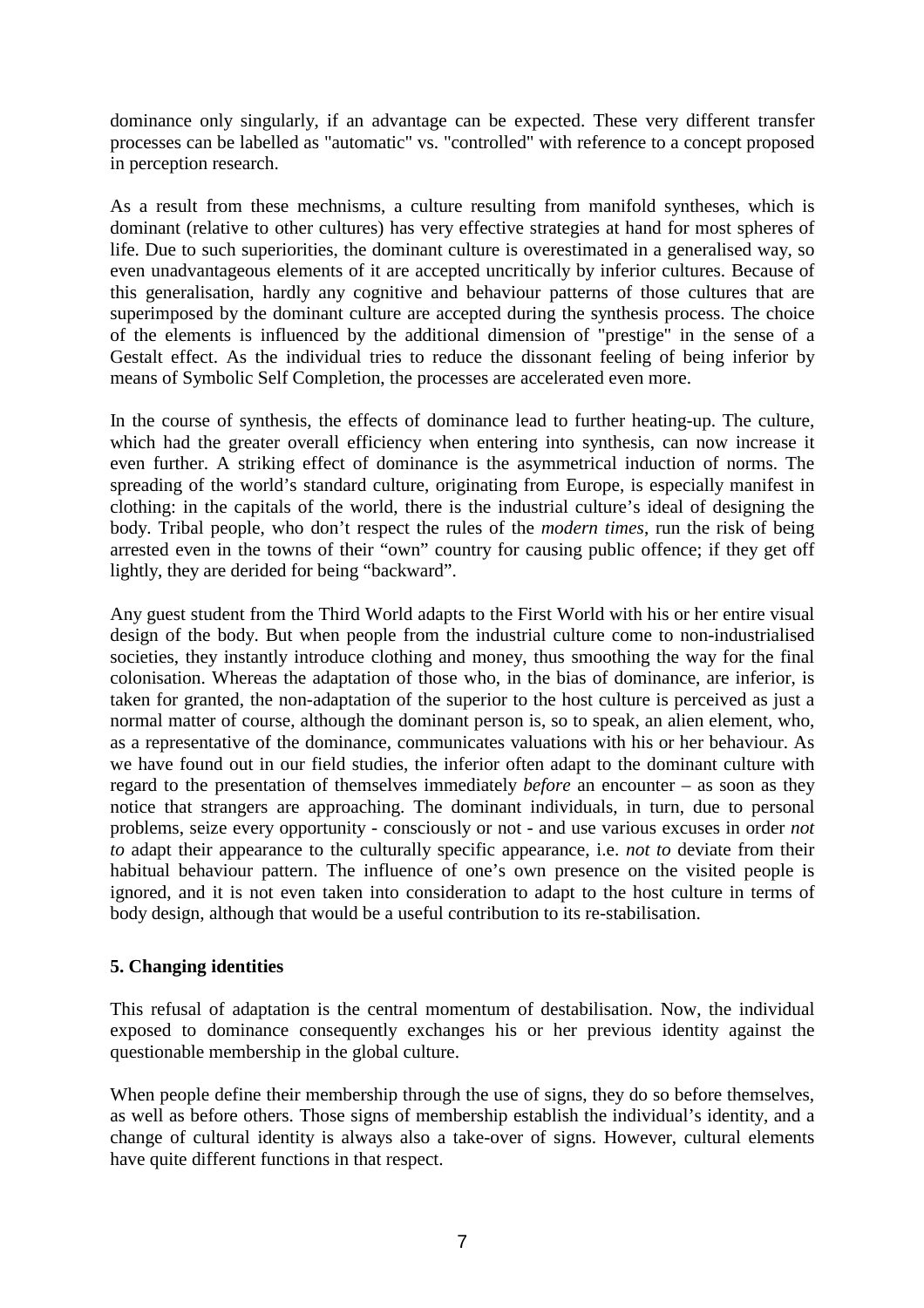Some of the externally induced cultural elements can exert a strong influence on the stability of a social system, while others hardly have any influence. The various sign types can be rank-scaled according to their relevance for identity. By replacing traditional cultural elements by external ones, the individual turns away from his or her previous culture, turning to the other culture. This is the more definitely so, the more definite the statement of membership is mediated by the respective signs. The closer the signs are connected with the human being, the more relevant they are for this person's membership. This is most clearly the case with regard to the design of the body. Therefore, the taking over of clothing is not only an individual's statement about how he or she wants to be seen; rather, the decision for the take-over even implies a comparative valuation of the respective cultures.

### **6. Cultural respect**

Impacts take place wherever encounters take place. As long as one culture is only being absorbed by another, dominant one, this leads to some long-term disadvantages to the dominated. Indigenous cultural identity needs to be strengthened - guidelines for adaptive and accepting behaviour, delivered along with culture-specific informations, given to those inducing contact would help to prevent cultural destruction and thus to maintain cultural diversity. This is especially necessary in areas of indigenous culture.

Tourism, as a paradigm, is a fast growing industry and culture is one of its major resources. On one hand, travellers want to consume culture; on the other hand, tourism is being increasingly criticised for being destructive towards culture. Travellers want to have information on cultural characteristics of the destination. But more than this, directions on how to behave in a culture-sustaining way are necessary. At the locations, local authorities and NGOs need information on how to implement cultural identity in settings of intercultural contact.

By naming cultural elements which define membership, the question of isolation vs. cultural adoption can be avoided. The restriction to relevant signs leaves intellectual exchanges untouched, be it in conceptual, scientific, or religious terms. This is in concord with international conventions concerning the *Freedom of Information*12, enabling the individual to choose freely and to decide consciously.

Differenciating "inward" and "outward" culture is not only the precondition for representing the mechanisms in functional models, but also for the definition of interventive strategies. "Inwardness" is principally bare of signs; its mediation by signs is restricted just by customs; "inwardness" is only being represented by "outwardness", by signs. Cognitive content is not identical with defining, perceivable symbols. Differenciating "inwardness" from "outwardness" points out the importance of identity-relevant signs in cultural interactions, especially with regard to the gradient of dominance; at the same time, the freedom of the mind is to be respected.

### **7. No time to waste**

l

These considerations can be translated into action by relatively simple, local measures. Anybody entering indigenous territory is to be instructed - verbally, by leaflets, or by other means - as how to avoid semiotic destabilization i.e. to avoid carrying in elements which would be destructive in the sense that they delete corresponding traditional elements, or lead

<sup>12</sup> Cf. *United Nations Conference on Freedom of Information (1948).*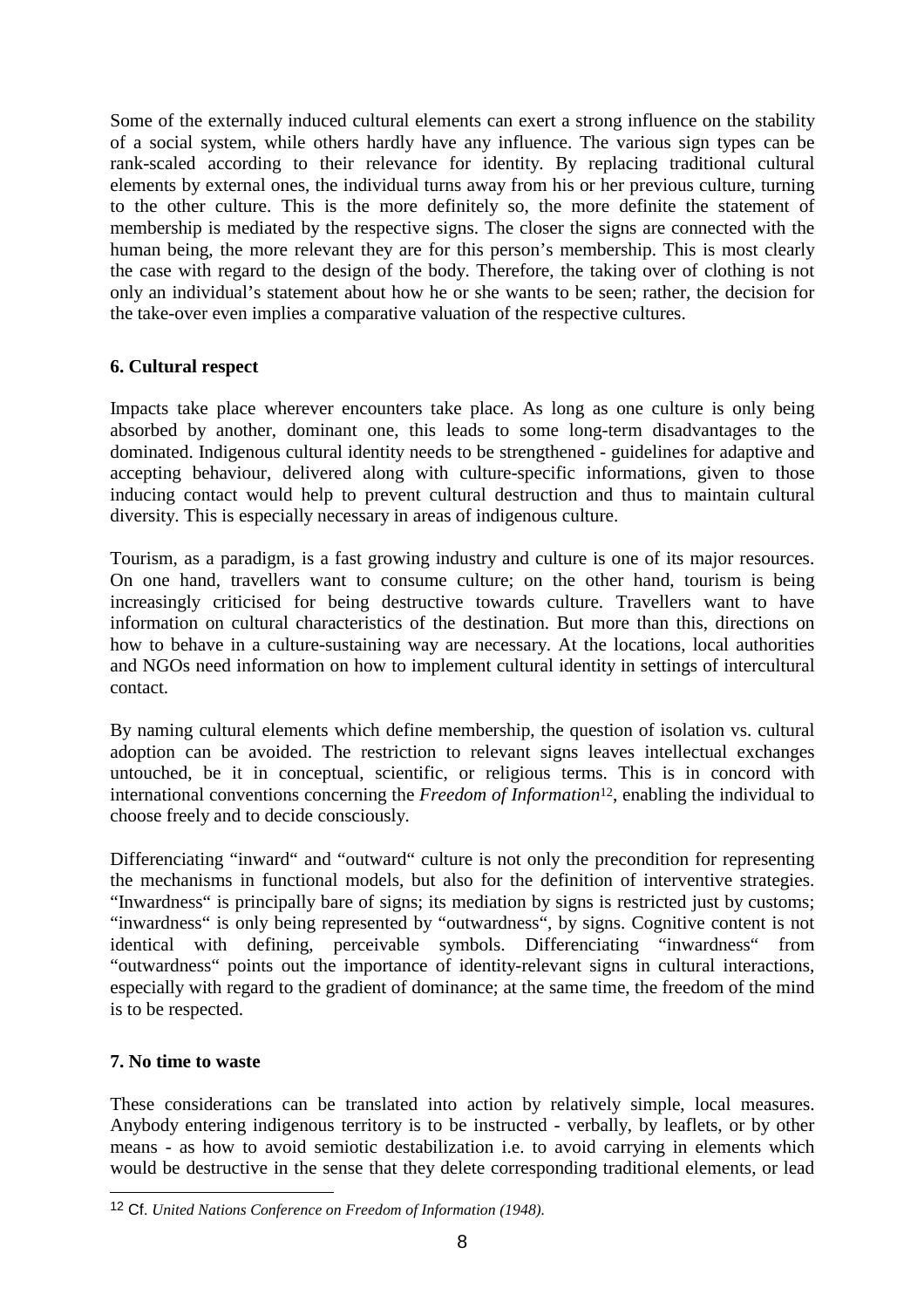to identification with the industrial culture. The use of signs is very important as it concerns the definition of cultural membership. A deletion or replacements of traditional elements means that the members of the corresponding cultural group by the use of the new elements (instead of the traditional ones) then cease from defining themselves as members of this traditional culture; instead, through the communicative act of using the imported signs, the individuals then tend towards defining themselves as part of the industrial culture. Leaving the incompatible cultural elements outside the indigenous territory can be managed concretely by placing guarded lockers at the entrance. Needless to say that nobody is forced to come to such an area. But those who do should comply with the semiotics of traditional local culture and not counteract and corrupt it.

Covering, veiling, hiding the human body is characteristic for modern or dominant societies. When intervening, one should be cautious not to be part of the destructive system. Minimally invasive encounters would yield the preservation of culture. Of course, strategies are to be improved step by step, especially with regard to compliance of the (dominant) visitors.

The costs of such interventions are relatively small compared to the results that can be achieved. The diversity of traditional cultures would profit, gaining an increase of identity by means of those measures. The few traditional societies that are left on this planet are far to precious to be deleted.

#### **References**

Bandura, A.: Principles of behaviour modification. New York, 1969

- Bandura, A. (ed.): Psychological modeling. Chicago, 1971
- Bandura, A.: Social learning theory. Englewood Cliffs, 1977
- Barthes, Roland: Système de la mode. Paris, 1967
- Bierhoff, H.-W.: Hilfreiches Verhalten: soziale Einflüsse und pädagogische Implikationen. Darmstadt, 1980
- Eco, Umberto: A theory of semiotics. Bloomington, 1976
- Erdheim, Mario: Psychoanalyse und Unbewußtheit in der Kultur. Frankfurt/M., 1988
- Even-Zohar, Itamar: Polysystem Studies. Poetics Today, 1990, 11, 1
- Festinger, L.: A Theory of Cognitive Dissonance. Stanford, 1957
- Freeman, Derek: Margaret Mead and Samoa. The Making and Unmaking of an Anthropological Myth. Cambridge/Mass. & London, 1983
- Frobenius, Leo: Atlas Africanus. Belege zur Morphologie der afrikanischen Kulturen. München 1921
- Fuchs, Peter: Das Antlitz der Afrikanerin. Stuttgart 1966
- Gibbons, Ann: Rain Forest Diet: You Are What You Eat. Science, 1992, 225, 163
- Gordon, Robert: The Prospects for Anthropological Tourism in Bushmanland. CS Quarterly, 14, 1, 1990, 6-8
- Giddens, A.: Living in a Post-Traditional Society. In: Beck, U.; Giddens, A. & Lash, S. (eds.): Reflexive Modernization. Politics, Tradition and Aesthetics in the Modern Social Order. Cambridge, 1994, pp. 56-109
- Groh, Arnold: Tourismus oder Terrorismus. Arkaden, 1992, 1, 3, 134-139
- Groh, A. (1993a): Ein Ansatz zur mathematischen Modellierung kulturellen Transfers. Grundlagenstudien aus Kybernetik und Geisteswissenschaft / Humankybernetik, 1993, 34, 3, 110-118
- Groh, A. (1993b): Formal-informationswissenschaftliche Überlegungen zu den Effekten kultureller Dominanz auf die Stabilität von Symbolsystemen. Grundlagenstudien aus Kybernetik und Geisteswissenschaft / Humankybernetik, 1993, 34, 4, 172-182